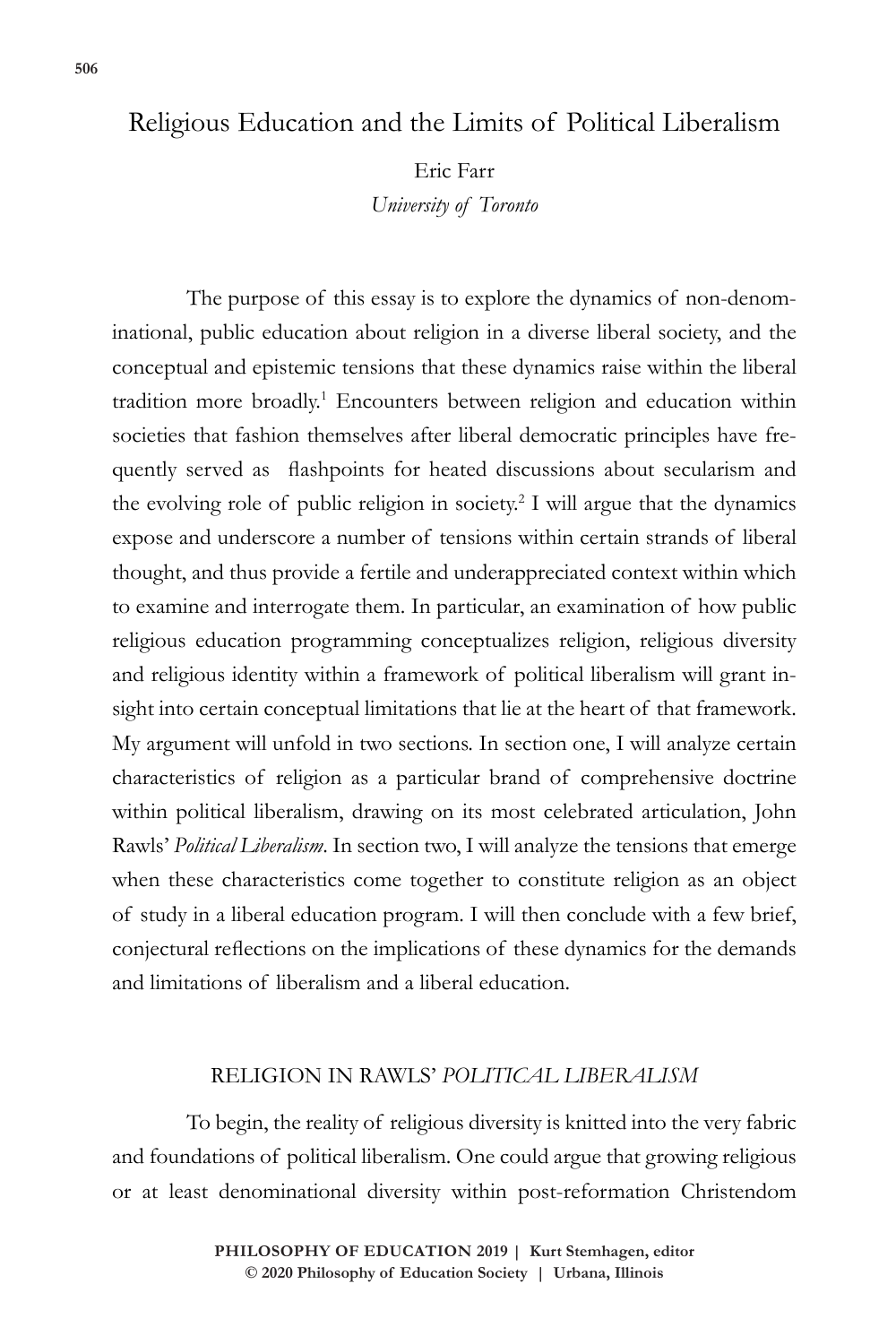granted liberalism one of its originating impulses. For Rawls, the existence of a plurality of religions, binding moral commitments, and philosophical outlooks, all subsumed under the category of "comprehensive doctrines," necessitates the framework of political liberalism. For these comprehensive doctrines are not simply different from each other. Modern democracies, according to Rawls, comprise a multiplicity of comprehensive doctrines that are at the same time reasonable and utterly incommensurable with each other.<sup>3</sup> It is their shared reasonableness and incommensurability that set up political liberalism's generative problematic: given the profound disagreement inherent in the comprehensive doctrinal diversity of modern democracies and the deep, potentially antagonistic divisions that follow from it, what arrangement can possibly ensure stability and justice for its people without sacrificing either their freedom or their equality?<sup>4</sup>

Even at this stage, we can begin to make a few observations about how Rawlsian political liberalism conceptualizes religion. First, political liberalism's primary concern is not with religion as such, but rather with "comprehensive doctrines," a broad and encompassing category of phenomena that in some sense informs the totality of an individual's thought and behavior, and that, as a result, commands their loyalty, at least for the time being. Political liberalism is indifferent to any aspects of religion that might distinguish it from other species of comprehensive doctrines. It is far more concerned with the fact of religious *difference* than it is concerned with substantive questions of what religion really *is* and its larger role in public and private life. Religious difference does not, in itself, attract any particular derision from Rawls. In fact, the reality of diversity among comprehensive doctrines signals the natural, free and salutary exercise of reason among individuals in a society.<sup>5</sup> Some liberal thinkers have even suggested that the fact that individuals can and do freely choose to pursue a more or less comprehensive conception of the good seems to constitute a social good in itself.

Yet, despite the goods that religious diversity signals and the beneficial roles it can occasionally play, political liberalism effectively emerges in response to the problems it engenders. In theory as in history, the authority of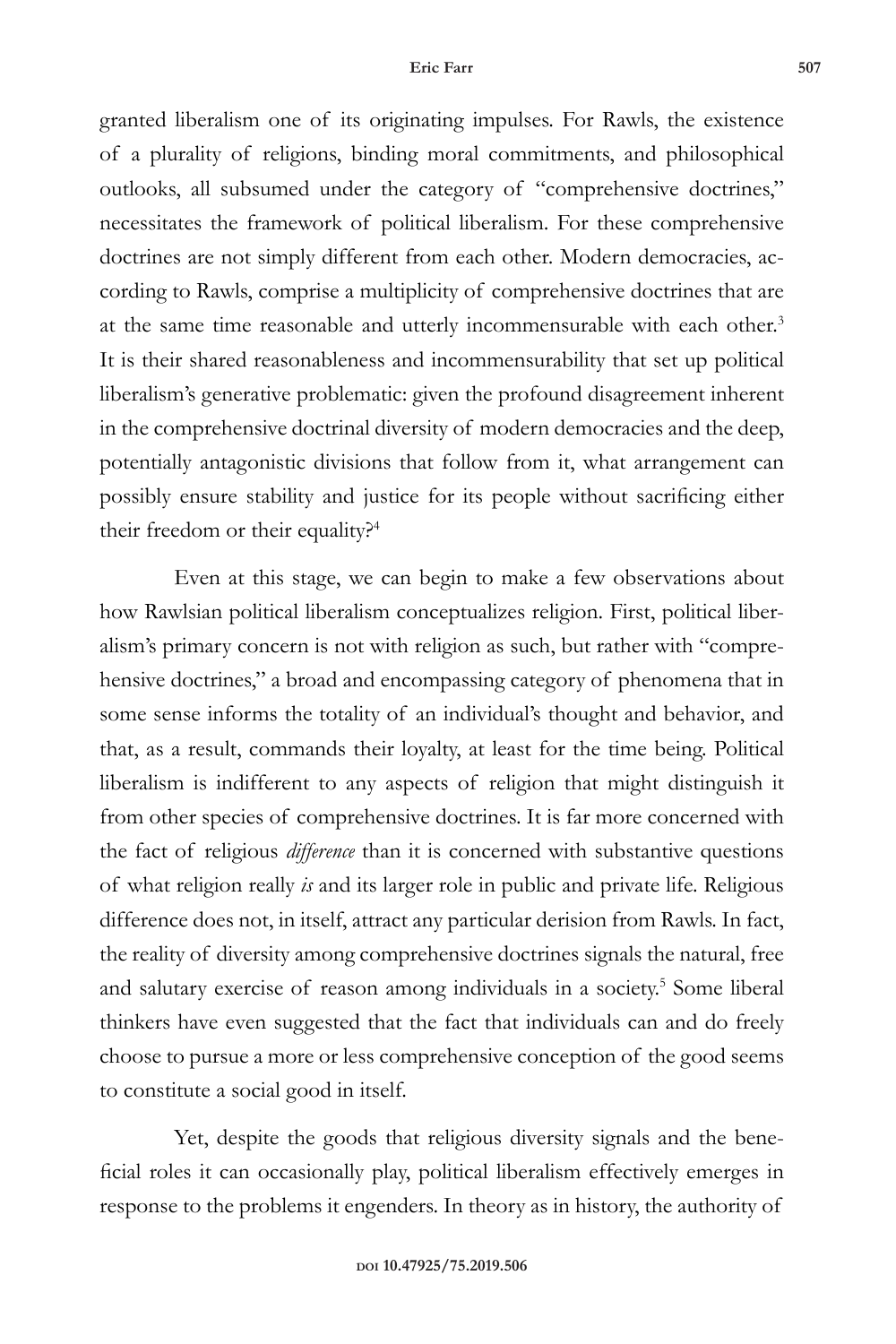political liberalism is legitimated and perpetuated by sectarian conflict among comprehensive doctrines. Political liberalism is thus programmed to approach religion in the context of irreconcilable religious diversity (alongside other species of comprehensive doctrines), and it is programmed to approach religious diversity as a problem that must be managed. I do not mean to suggest at this point that this approach to religion as part of a wider range of problems in need of management is detrimental to political liberalism's noble goal of maximizing social stability and justice. Nonetheless, it is important that we take note of its basic orientation to religion, because, unsurprisingly, it will play a significant role in the shaping of any approach to public education about religion in societies governed by a framework of political liberalism.

Next, it will benefit our study to explore briefly how Rawls understands religion's relation to the thinking, reasoning, acting subject. Despite the effort to approach religion in a limited or "philosophically shallow"<sup>6</sup> way, and avoid making any specific claims about its ultimate metaphysical or moral status, the functional approach that political liberalism takes to religion nonetheless carries certain assumptions about the individual, and which extend beyond mere political neutrality, implicating themselves normatively in the citizen-building project of public education and its possible religious education programs.

The first assumption is about the relationship of religion to the person and finds expression in Rawls' discussion of moral identity in V.2 of *Political Liberalism.* Rawls recognizes three different types of identity that we can ascribe to an individual: political, moral and personal.<sup>7</sup> In each case, the term "identity" appears to function in slightly different ways. Political identity stems from a recognition on the part of political institutions. It is concerned with the rights and freedoms that individuals possess according to their public identity as citizens and thus is not altered when someone uses their rational and moral powers to change, even radically (though within the bounds of reason), their conception of the good.<sup>8</sup> Personal identity, on the other hand, is something resembling an individual's "consciousness;" that is, an almost ontological, first-person, experiential sense of what it is like to be *that* particular individual.9 According to this formulation, personal identity also remains continuous de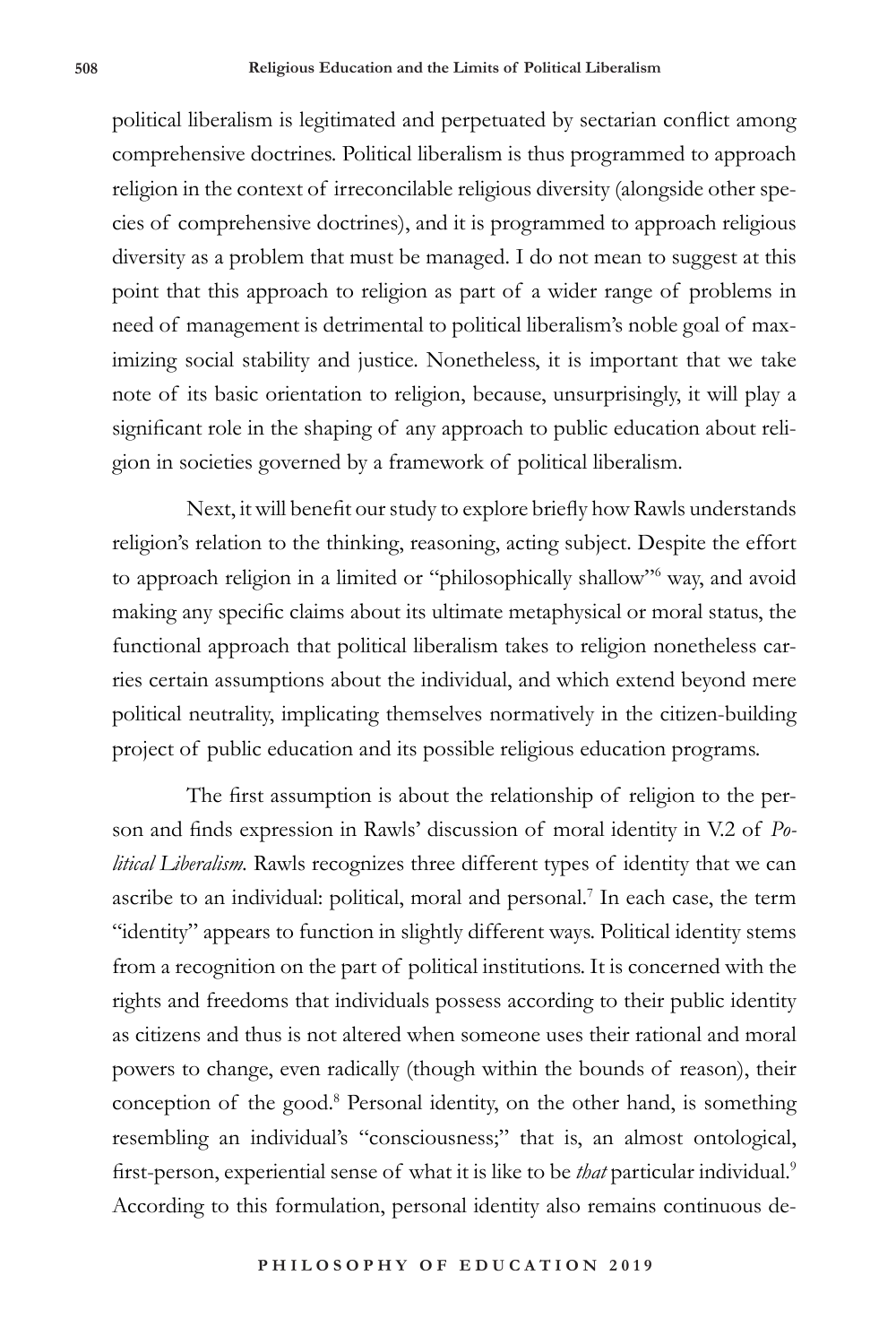spite potentially radical reappraisals of one's conception of the good or one's allegiance to a particular comprehensive doctrine. It is this subjective continuity that allows us to say that Jane is in some basic way still Jane even though she was an Evangelical and is now a secular humanist. Her world view, and her metaphysical and moral commitments may have completely transformed, yet she is still Jane. We would not suggest that at this level she is a different person. So while political and personal identity remain more or less continuous, it is only one's non-political moral identity that contains within it the possibility, indeed the likelihood, to change throughout one's life, with varying degrees of gravity and frequency.10 And it is within this stratum of identity that Rawls situates religion as a comprehensive doctrine.

So far, then, we have identified a few basic characteristics of political liberalism's conception of religion, the object of study in public religious education programs: (1) religion, as one subtype of comprehensive doctrines, is conceived of primarily in terms of (2) its public, functional diversity; (3) this public religious diversity is approached as a problem in need of management; (4) a person's moral identity, which might include but is not tantamount to their religious orientations and commitments, will almost inevitably change throughout their life, as it is the only dimension of a person's identity that does in fact change. These characteristics of political liberalism's approach to religion raise a series of questions about how an education system in a liberal democracy will educate young people about religion. In the next section, I will identify some of these questions and provide some initial thoughts regarding their implications.

## PUBLIC RELIGIOUS EDUCATION IN A LIBERAL SOCIETY

In a liberal society, what is the purpose and value of educating young people regarding religion? And what are the appropriate epistemic processes that allow young people to develop knowledge about religion without compromising liberalism's core principles? While it is clearly contrary to such principles that a purportedly non-denominational public school would advance a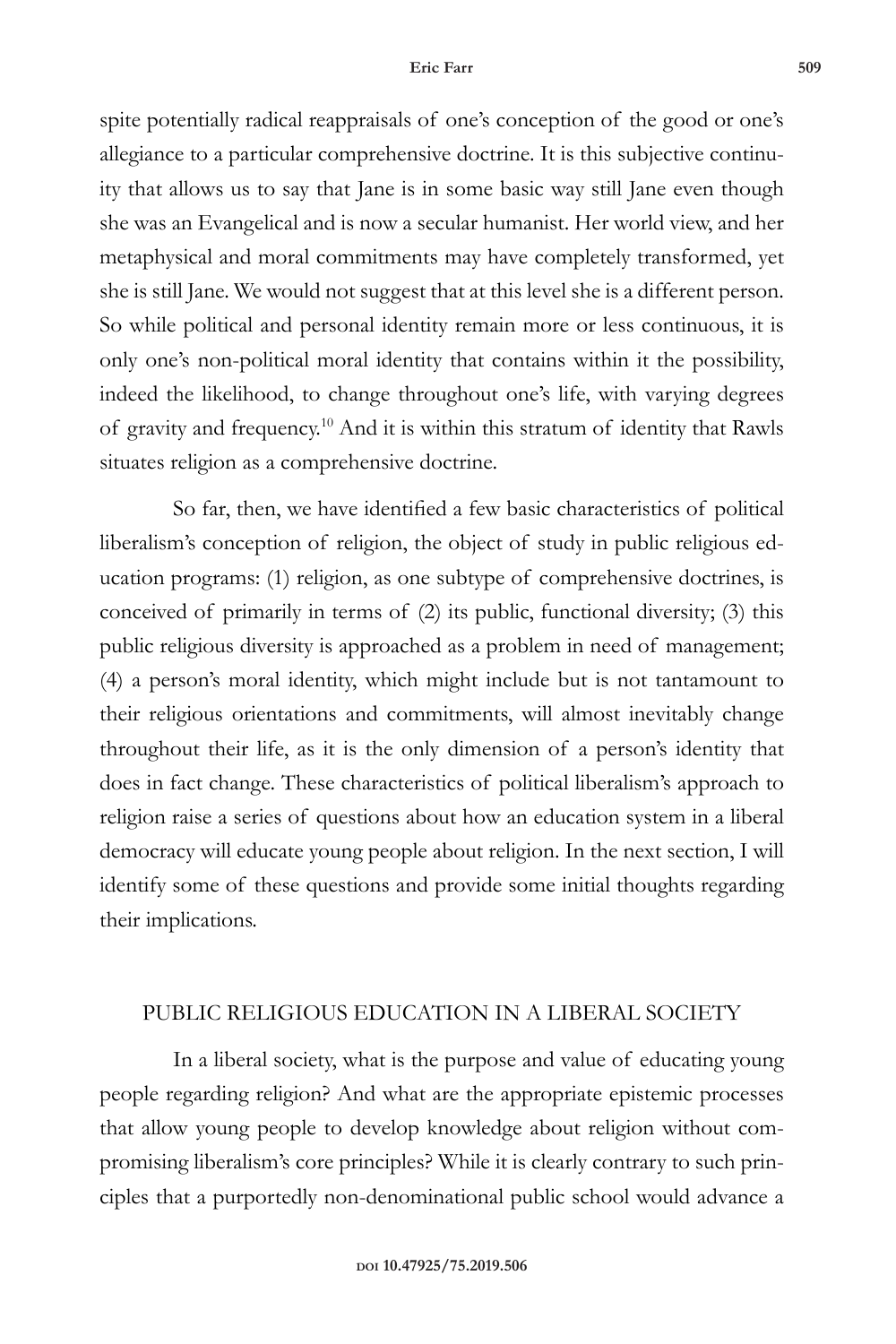program intended to cultivate allegiance to a particular religion within a diverse student body, several liberal thinkers have argued for the compatibility of certain kinds of public educational processes about religion.<sup>11</sup> Walter Feinberg and Richard Layton advance a fairly typical justification in their book *For the Civic Good: The Liberal Case for Teaching Religion in the Public Schools.* First, they argue that knowledge of religion contributes meaningfully to the development of a young person's autonomy. Echoing Rawls, they suggest that autonomy expresses itself, partially but significantly, through the selection and regular revision of one's conception of the good.12 Young people, therefore, require exposure to a variety of such conceptions, a "willingness to own one of these conceptions in light of others," and a critical capacity that allows one to "recognize and reflect upon one's inherited conception of the good."<sup>13</sup> Second, Feinberg and Layton argue that learning about religion helps to develop a set of civic virtues and skills to assist young people to contribute more effectively as citizens to public democratic life. Indeed, it is quite reasonable to suggest that, since the society into which youngsters are being trained to enter comprises large numbers of people for whom religion animates much thought and action, it would contribute to justice, stability, and tolerance to develop in them a greater understanding of various religions. The justifications that Feinberg and Layton advance thus address the two levels of religious relevance found in Rawls. The public relevance of religious diversity and the individual relevance of religion as a source of moral identity via various religious conceptions of the good. In order to protect the developing autonomy of the individual youngster and not unduly influence their adoption of a particular comprehensive doctrine, a significant strand of religious education discourse, including policy and curricula, stresses the distinction between education *about* religion, and education *into* religion.<sup>14</sup> The latter signifies an epistemic process that builds subjective acceptance of and moral identity within a specific religious tradition or into an empathetically religious outlook more broadly; the former signifies an epistemic process that builds objective awareness about a range of "world religions," often formulated as developing "religious literacy."15

I see a number of conceptual tensions within such arguments that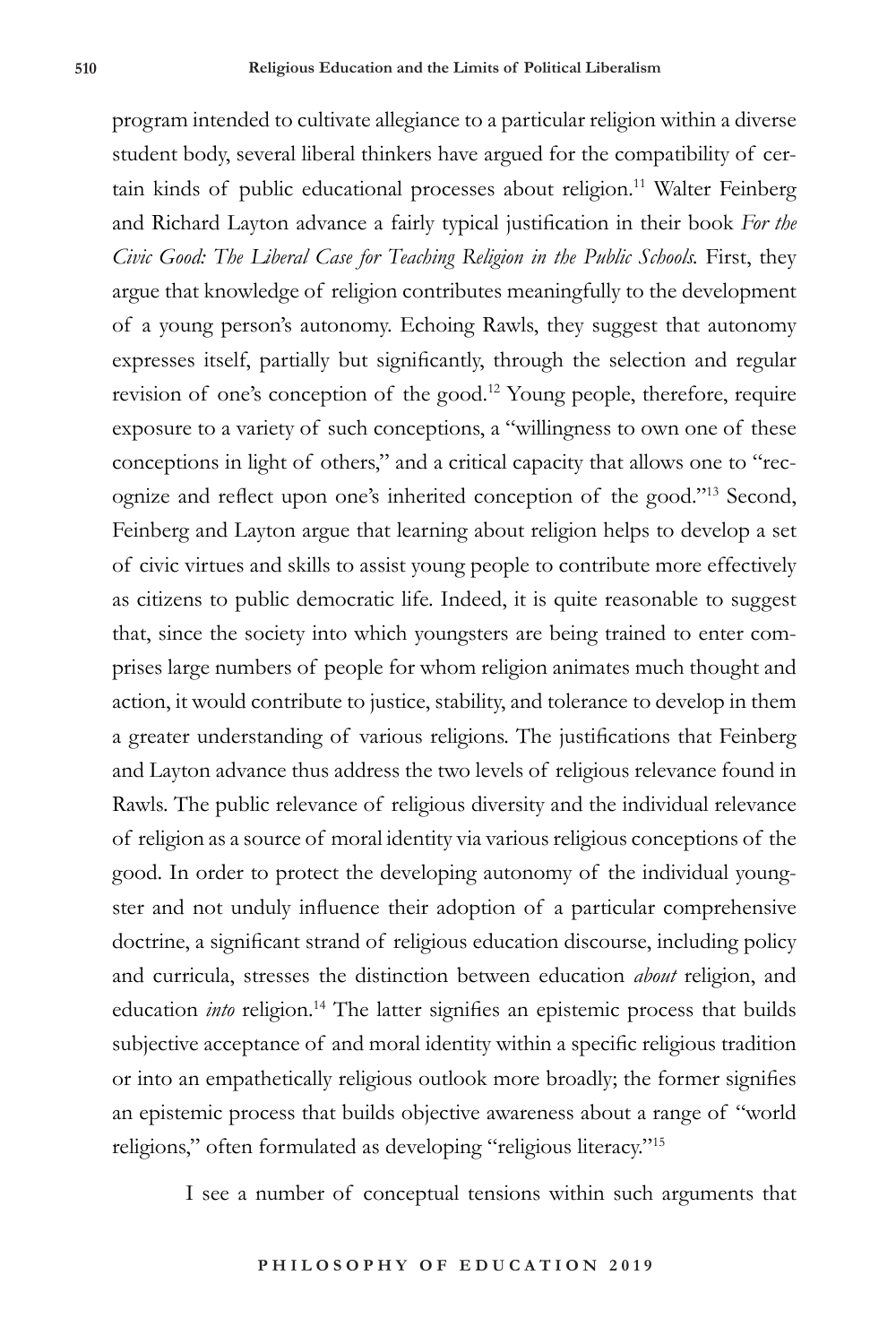require resolution. First, there is an immediate tension in liberal arguments for public religious education that treat religion as a particular kind of comprehensive doctrine. Such arguments and curricula frequently frame religion as an important force in shaping human experience and affairs, as the beliefs and practices that give human life meaning and purpose, and as a significant "source of people's conception of the good."16 Indeed, such descriptions could equally apply to any number of non-religious comprehensive doctrines. To be sure, most models of public religious education do devote significant attention to phenomena more typically acknowledged as "religious" (e.g., ritual, concepts of divinity, scriptural narratives, etc.). Yet, these features of religious life do not constitute the stated purpose and educational value of such programming. In fact, given the overall framing of liberal arguments and curricula, religious phenomena such as divine presences, devotional practices and scriptural admonitions are inevitably construed as serving an individual, largely interior meaning-making process and the construction of a conception of the good. While such processes certainly comprise a part of many religious traditions, they reflect a particular conception of religion characteristic of Western liberal Protestantism.17 Moreover, it is not clear why religion is singled out as a kind of comprehensive doctrine that merits its own discrete programming. If one of the main justifications for public religious education is the importance of understanding religion as a comprehensive doctrine in order to expose young people to a range of such doctrines, as Feinberg and Layton suggest, it seems more appropriate and logically consistent to have curricula that center explicitly on comprehensive doctrines as opposed to religion. When curriculum writers cling to religion as the primary topic of such curricula, religion is advanced as the privileged species of comprehensive doctrine and presented, however subtly, as the most significant resource for shaping moral identity and culture. Non-religious comprehensive doctrines like "secular humanism" ironically become absorbed into such models of religious education.18 One could advance a plausible argument that religious comprehensive doctrines have in fact played a disproportionately significant role in shaping moral identity and culture throughout human history; yet it seems nonetheless contrary to the principles of secular liberalism to present it as such in a diverse public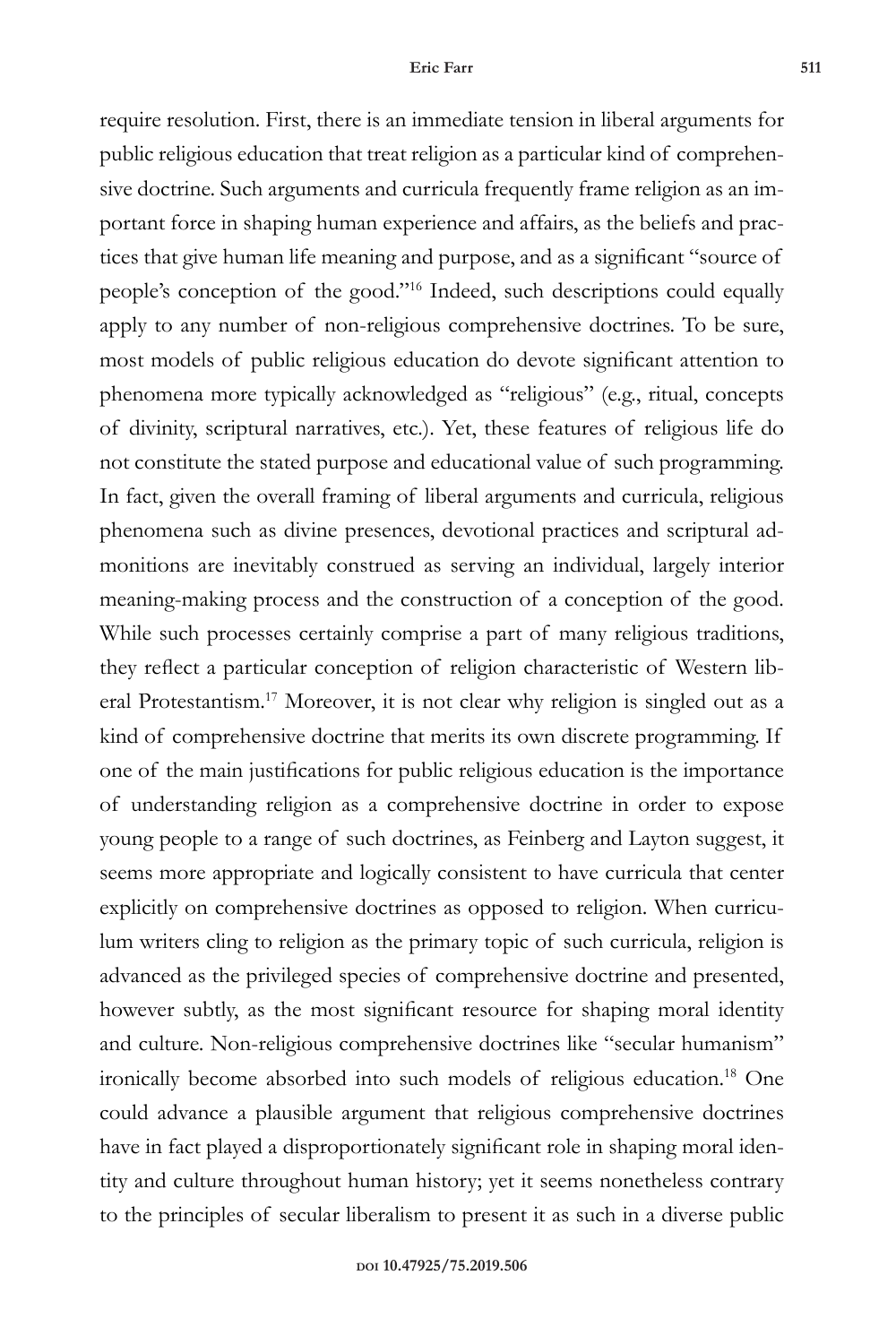school setting. If religion's relevance to society is as a brand of comprehensive doctrine, it becomes problematic to advocate a special place for it in a liberal curriculum.

Second, liberal arguments for public religious education, following naturally from political liberalism's principal concern with religion *as religious diversity*, frequently invoke the inherent threat of religious diversity to social stability. That is, they advance a socio-political justification for education about religion as a remedy to the current climate of heightened religious conflict prompted by new forms and degrees of religious diversity.19 The focus of the education program then is not so much to develop an understanding of religion or religions per se, but rather to develop in the young learner a set of tolerant attitudes towards religious diversity in order to maximize certain salutary social dynamics.<sup>20</sup> On one level, the argument can be plausibly advanced that the cultivation of genuine tolerance and equality is hampered by a superficial understanding of religion that emphasizes conflict across somewhat essentialized traditions through the lens of diversity-as-problem. Yet the problem runs deeper. Kenneth A. Strike has argued that strictly instrumental approaches to education, which direct the acquisition of skills or knowledge towards some other end, and approaches that focus primarily on the development of technique divorced from the goods internal to the academic subjects themselves, compromise the ideal of human flourishing so central to liberal education.21 One could respond that this attitude of tolerance is in fact the very good internal to such an educational program about religion. While such tolerance may indeed emerge naturally out of the study of various religions, to position it as such a study's primary educational outcome is to operate from within a conceptually impoverished understanding of religion. It is to suggest that religion as a phenomenon has little epistemic value of its own to contribute. The approach instrumentalizes the object of its study, flattening its complex conceptual universe and transforming the study of religion into a set of attitudinal techniques required to maintain social stability. The question then becomes: is it possible within a public context of political liberalism to educate about religion in a way that goes beyond the conceptual limitations set upon it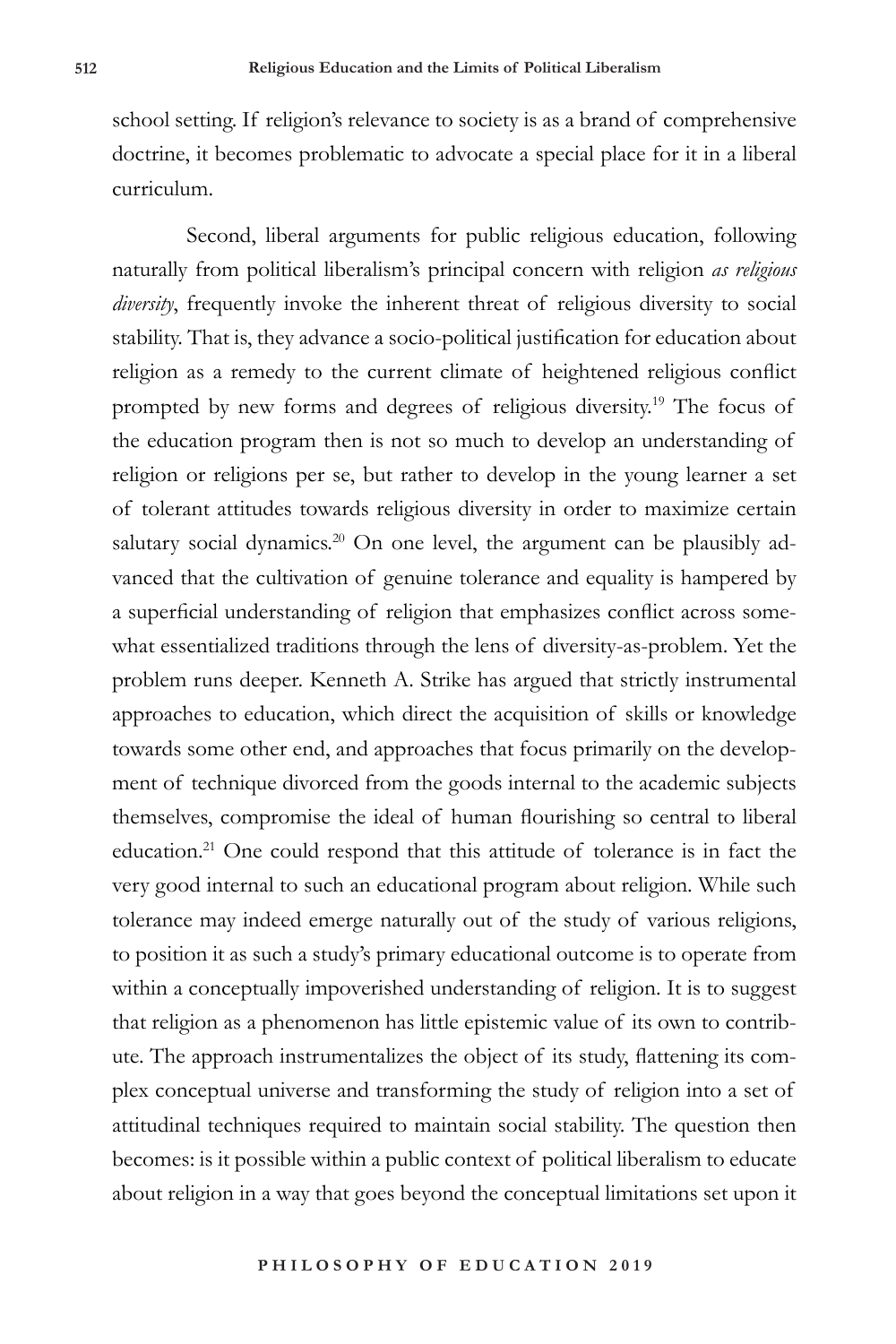by political liberalism's practical framework?

Part of the challenge with this question is the persistent ambiguity surrounding what "religion" actually is. The history of the academic study of religion is filled with inconclusive attempts at offering definitions of religion and formulating theories to explain it. I would submit, however, following Benjamin Schewel's recent argument, that a useful way to conceptualize religion in this context is as a "system of knowledge and practice," analogous to science, aimed at developing and applying insights gained by individuals and communities into a transcendent or spiritual reality.<sup>22</sup> One benefit of this conceptualization is its shift to a more robust consideration of the epistemic dimensions of religious phenomena. The epistemic emphasis also helps to clarify how we might begin to distinguish religion from other kinds of comprehensive doctrines and from the category of comprehensive doctrine more generally. Namely, religious knowledge systems operate according to distinct epistemological principles and modes of inquiry, which reach outside of strictly materialist and naturalistic rational frameworks. It also has the advantage of avoiding overly static formulations of religion. That is, as a system of knowledge and practice, it can evolve according to newly acquired collective capacities, to new experience and to shifting religious and moral sensibilities. No conceptualization is perfect, of course, and conceiving of religion as a system of knowledge and practice will no doubt fail to capture all practices and behaviors we might wish to categorize as religious. It is nevertheless a useful starting point from which to re-consider religion's potential place in a liberal education and in a liberal society more broadly.

Let us now examine the relationship between an education about religion outlined in the immediately preceding paragraphs and the question of personal, moral and political identity discussed earlier. Namely, to what stratum of identity does a liberal education about religion direct itself? What are the implications of this direction for the cultivation of a particular kind of liberal subject? That is, what kind of subject and what kind of identity does liberal education about religion seek to cultivate? As we discussed earlier, comprehensive doctrines reside within the realm of moral identity. They represent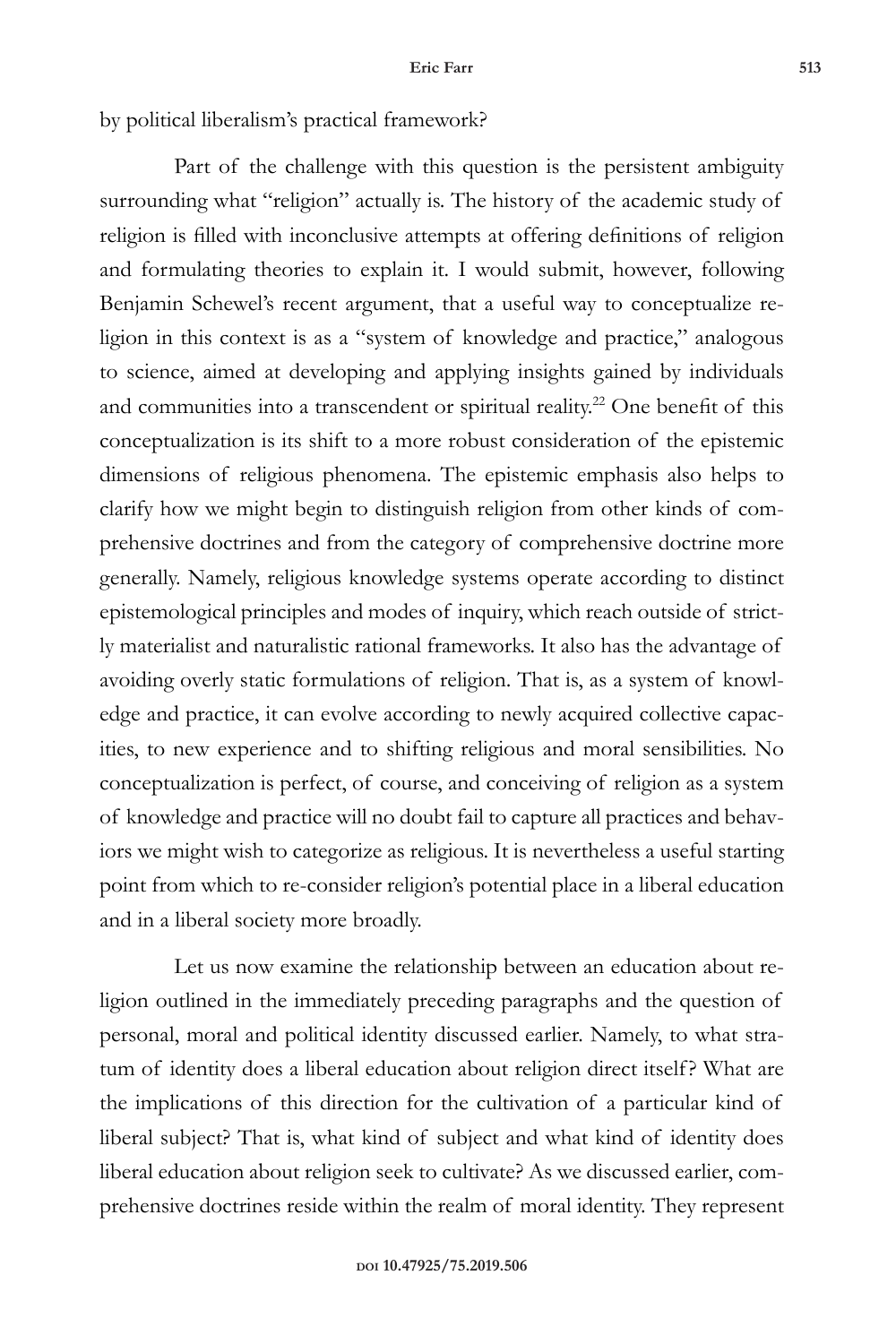the exercise of a certain kind of rational thought and choice, and are thus likely to shift and change over the course of one's life. The education *about* religion approach does not explicitly aim to alter one's allegiance to or participation within any comprehensive doctrine and is thus not overtly directed towards the moral identity of the student. Rather, it approaches religion within the realm of the student's political identity as citizen, developing attitudes of tolerance and equality critical for the requirements of citizenship. At the same time, according to Feinberg and Layton, a liberal education about religion also aims to develop the autonomy of the individual by exposing her to a variety of possible sources of conceptions of the good, and equipping her with intellectual capacities needed to reflect on her inherited conception of the good. At one level then, public religious education does in fact aim at the moral identity of the student. The dual targeting of a student's political and moral identity by religious education programming prompts at least two interrelated observations.

First, we must take seriously the ways in which such an educational approach normatively constructs a subject for whom the values constituting their political identity remain a constant whereas the concepts, allegiances and epistemologies that constitute their moral or, in this case, religious identity is made a matter of rational selection. Religious identity, beliefs and practice thus become something one *possesses*, rather than something one *discovers* or one *is*. 23 In many ways, this shift to recognizing religious belief as merely one option among numerous others is an inescapable characteristic of Western modernity.24 At the same time, how one might understand her religious *beliefs* is not entirely synonymous with the ways in which she might understand her religious *identity*. Such an emphasis on belief reflects a particular Protestantized conception of religious identity, and ignores numerous other significant ways in which people conceive of and experience their religious identity.<sup>25</sup> For example, some significant anthropological research has demonstrated the ways in which religious identity and piety is consciously cultivated through bodily practices rather than belief alone.<sup>26</sup> Also, influential communitarian critiques of liberalism speak to the role of community and social relations in forming religious or moral identities. Religious identity can thus reach deeper and wider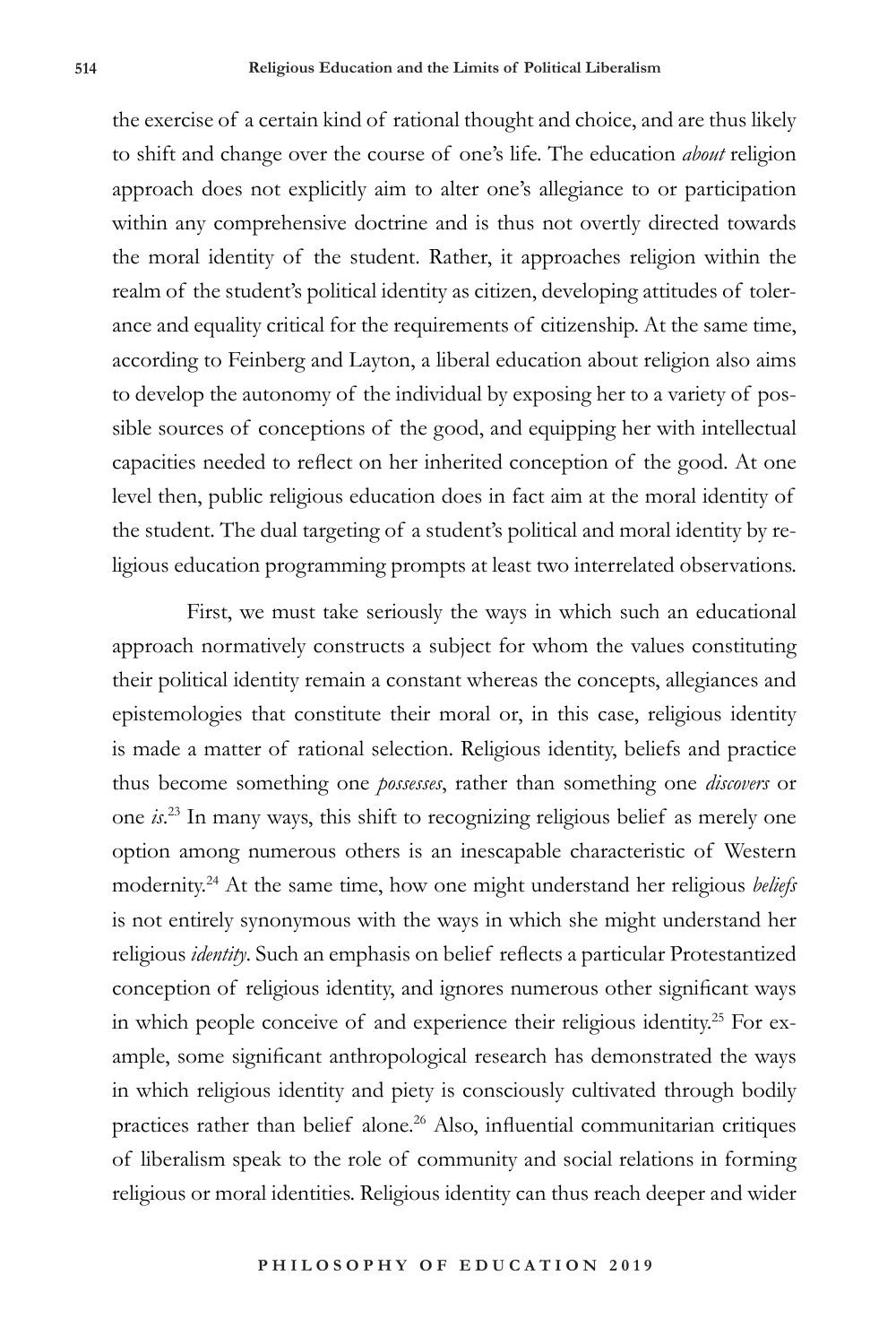than a set of metaphysical propositions one rationally chooses to affirm or deny.

A second tension present in the argument for education *about* religion is the presumed stance of critical distance and secular rationality upon which it depends. The epistemic move from *in* to *about* implies a critical distancing between the subject and object of study, situating religion clearly as an object to be approached from the outside. This presumption of objectivity is complicated, however, by the powerful normativity of the approach to religious-diversity-as-problem necessitated by the political liberal framework, and the normative nation-building aims of public education more broadly.<sup>27</sup> A failure of absolute neutrality is not, of course, a valid criticism of political liberalism. Indeed, arguments that call into question the neutrality of the liberal state are often premised on the epistemological impossibility of absolute neutrality in the first place. However, it is nonetheless important for us to understand the specific ways in which political liberalism's ideal of neutrality vis-à-vis religion becomes compromised, and the epistemic and political effects of equating these underlying assumptions with neutrality. In this case, the enhanced critical distance suggested by the epistemic shift to education *about* religion suggests that such an approach to religion views it "as it really is," rather than viewing it as a conceptual construct of political liberalism. More significantly, the context of objectivity constructed by political liberalism, and the state sponsored school as a particular kind of liberal public, limits epistemic activity within the naturalistic framework of reason alone. A tension thus emerges as the normative approach to understanding religion operates within an epistemological framework that precludes the alternative ways of knowing characteristic of religious epistemologies. The critical rational distance implied by "education *about* religion*,*" paired with the normativity inherent in any public education project, suggests that the effect is more than a simple bracketing of the transcendent. While students must be allowed to reflect critically and rationally on the comprehensive doctrine they have inherited or adopted, the forms of knowledge and rationality with which a naturalistic framework equips students predisposes the trajectory of their reflection in a particular direction. The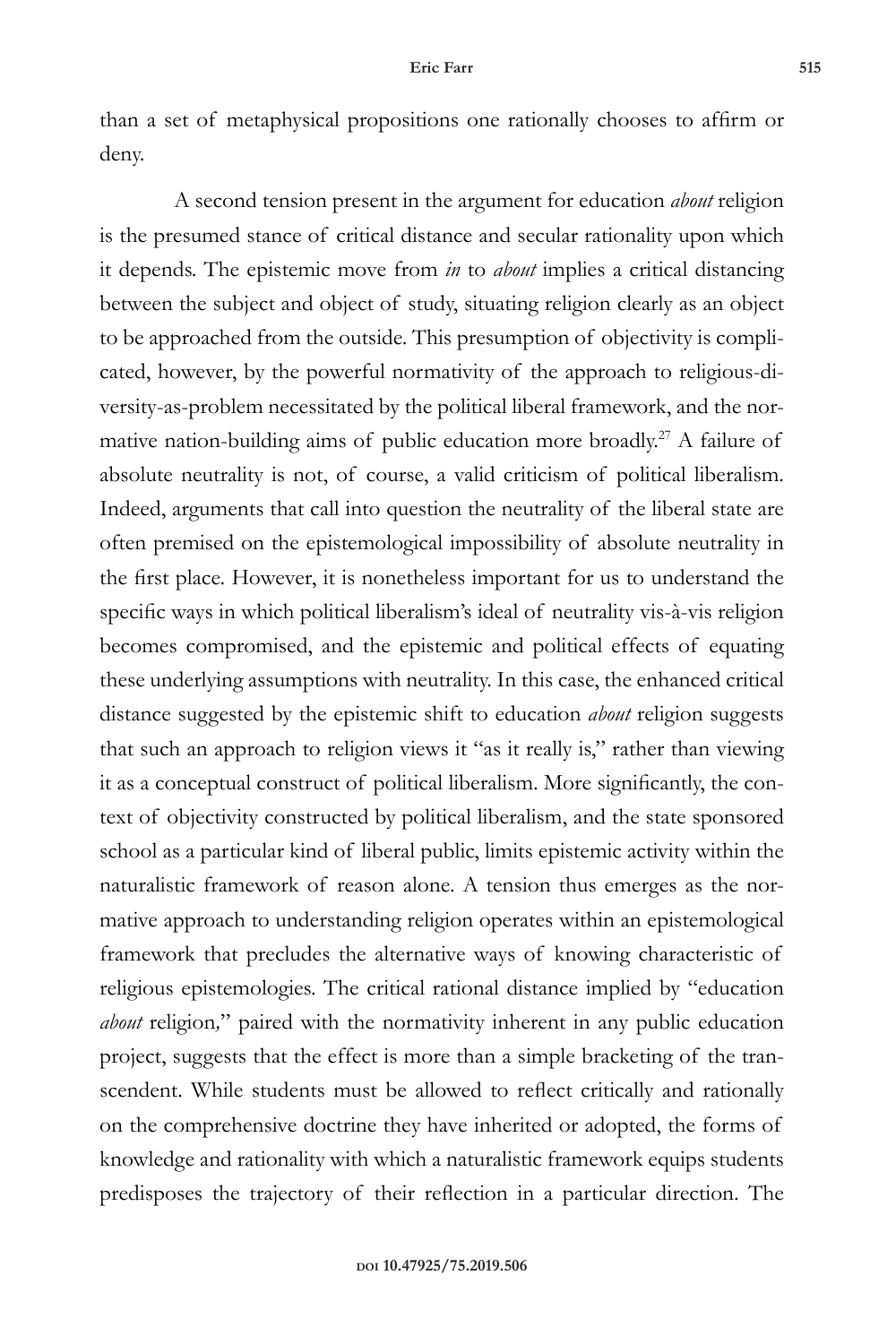question then becomes: is it possible to admit (and perhaps even to stimulate) thinking outside of a materialist or naturalistic epistemic framework without inculcating young people into a particular set of metaphysical commitments? Are epistemic modes that acknowledge the transcendent incompatible with education in a context of political liberalism?

We might ask then, again, whether a reconceptualization of religion as a system of knowledge and practice, which foregrounds the epistemic dimensions of religion, can help ease some of these tensions, at least at a conceptual level to begin with. First, such a conception of religion helps to navigate between the extremes of an overemphasis on non-rational belief in the formation of moral identity, on the one hand, and of an overly positivist rationalism in the critical appraisal of comprehensive doctrines, on the other. Second, it can provide epistemological resources outside of a naturalistic framework that can be drawn on to reflect critically on the operation of secular public reason itself. These intellectual resources also allow students to reflect critically on their inherited comprehensive doctrines but from within a framework more actively open to the epistemic implications of transcendent possibilities. Third, such a conception of religion is attentive to the collective dimensions of religious identity and educational practice. An individual cannot construct a system of knowledge by herself. It requires a collective effort to construct and organize a common body of knowledge. Such a constructive, collective emphasis creates space for alternative paths of religious identity development.

In this brief essay, I have sketched the possible contours of an argument about the tensions that present themselves when a liberal society advances a program of public religious education. The epistemic limits of a liberal conception of religion become especially manifest when examined in the context of public education programming. The frequently conflicting imperatives of religious and liberal processes of subject formation and identity development similarly grant a keen insight into certain fundamental assumptions about the foundations of political liberalism. In particular, I have argued for the need to consider novel approaches to the conceptualization of religion within a political liberal framework that might move it beyond the category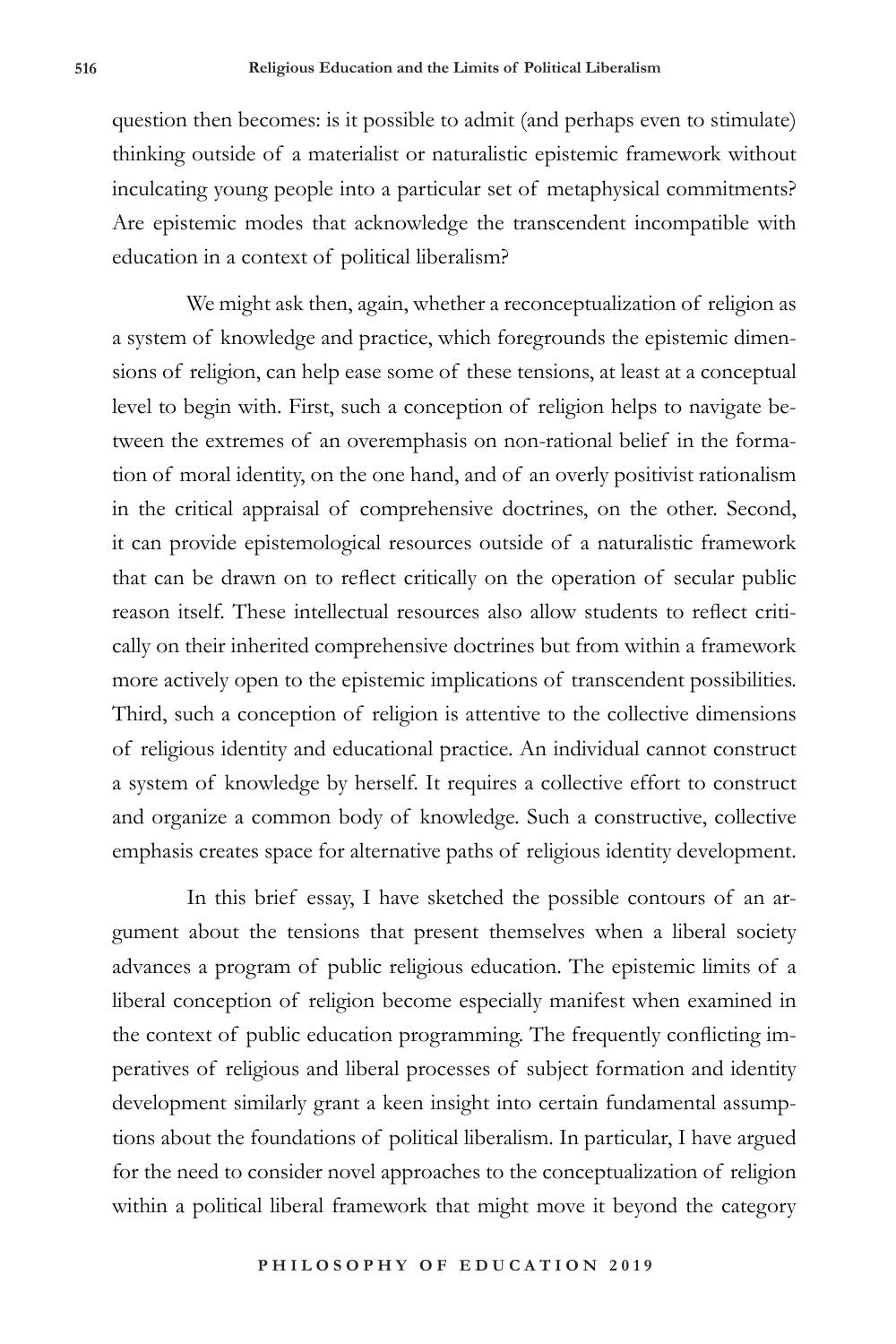of a comprehensive doctrine. Specifically, I have suggested the benefits of a conceptualization of religion as a system of knowledge and practice that collects insights into transcendence or spiritual reality (broadly conceived) and seeks to apply them in individual and collective life. Further research and writing are needed. Once we begin to take seriously the epistemic dimensions of religion as a system of knowledge and practice with alternative epistemological resources, it will become necessary to demonstrate more conclusively its conceptual soundness and its practicability in a variety of educational contexts.

4 Ibid., xviii.

5 Ibid., xvi.

6 Kenneth A. Strike, "Is Liberal Education Illiberal? Political Liberalism and Liberal Education," in *Philosophy of Education Yearbook 2004*, ed. Chris Higgins (Urbana, IL: Philosophy of Education Society, 2004), 321.

7 Ibid., 30-33.

8 Ibid., 30.

9 Cf. Thomas Nagel, "What Is It Like to Be a Bat?," *The Philosophical Review* 83, no. 4 (1974): 435-450.

10 Rawls, *Political Liberalism*, 31.

11 Walter Feinberg and Richard A. Layton, *For the Civic Good: The Liberal Case for Teaching Religion in the Public Schools* (Ann Arbor: University of Michigan Press, 2014); Michael Hand, *Is Religious Education Possible? A Philosophical Investigation* (New York: Continuum International Publishing Group, 2006).

12 Feinberg and Layton, *For the Civic Good*, 3.

13 Ibid., 4.

14 See, for example, Diane L. Moore, *Overcoming Religious Illiteracy: A Cultural Studies Approach to the Study of Religion in Secondary Education* (New York: Palgrave Macmillan, 2007), 55; Ontario Ministry of Education, "Policy/Program Memorandum 112," Ontario Ministry of Education, 1990, http://www.ontla.on.ca/library/repository/

<sup>1</sup> Terms like "religious education," "religion education," and "education about religion" are sometimes used interchangeably and sometimes used to signal very different educational processes. In this essay, I will use them interchangeably to refer to educational programming about religion and religious phenomena in the context of non-denominational, secular public schooling in religiously diverse liberal democracies.

<sup>2</sup> Benjamin L. Berger, "Religious Diversity, Education, and the 'Crisis' in State Neutrality," *Canadian Journal of Law and Society / Revue Canadienne Droit et Société* 29, no. 1 (2013), 114.

<sup>3</sup> John Rawls, *Political Liberalism* (New York: Columbia University Press, 1993), xvixvii.